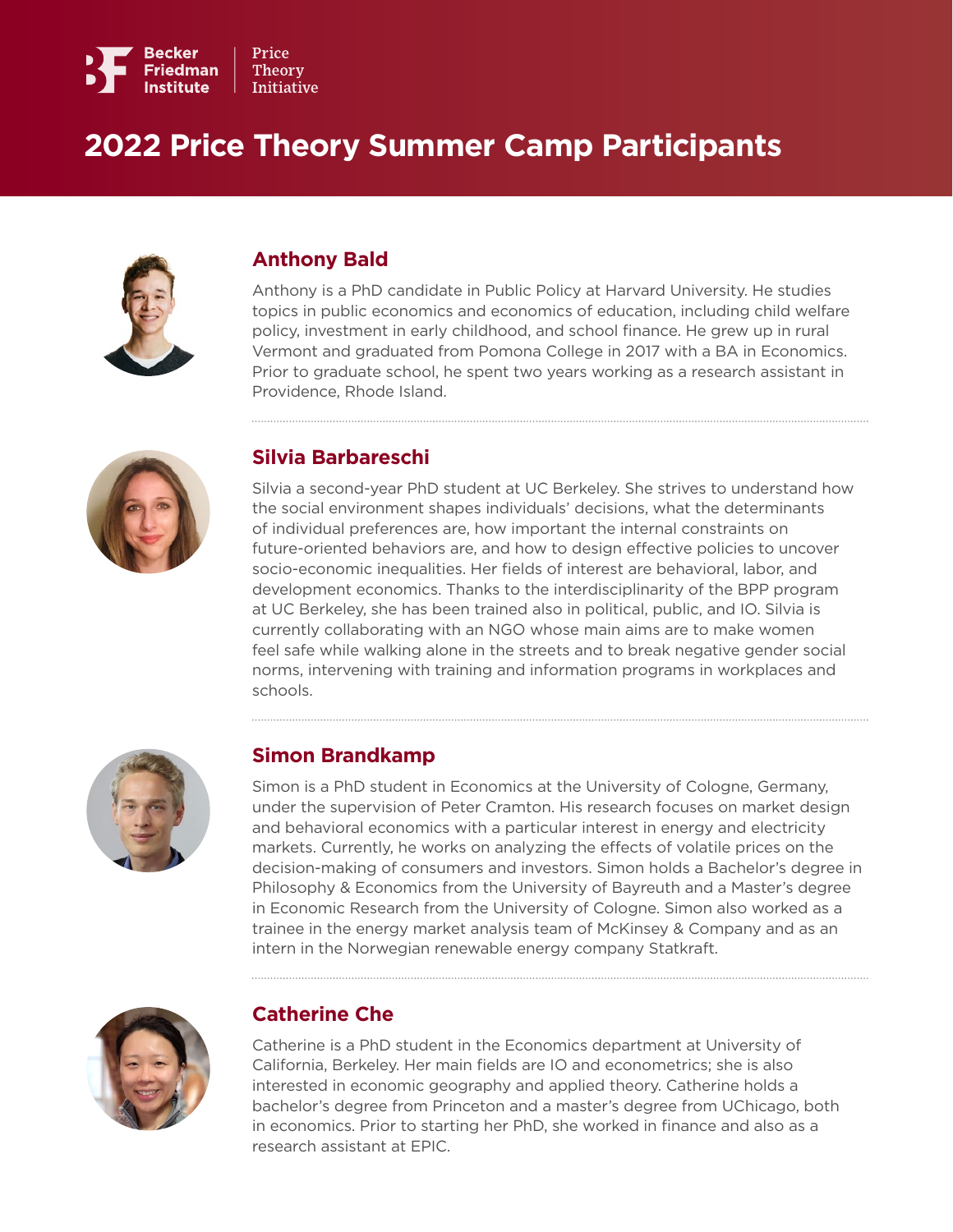

# **Bryan Chu**

Bryan is a fourth year PhD student at UC Berkeley interested in health and decision-making. His fields of interest are IO and Labor, but much of his research concerns joint decision-making in teaching hospitals, where he has been learning a lot about organizational economics. He studies joint decision-making by residents ("trainees") and attendings ("supervisors") in the emergency department of a large urban teaching hospital. He is in the process of writing down and estimating a structural model of delegation.



# **Andres de Loera**

Andres is a rising third-year PhD student in the Harvard economics department. His fields are public and industrial organization, but his main interests are in environmental economics. He is particularly interested in the law and economics of the ocean, which he believes represents an important but understudied setting for the management of global commons.



# **Rebekah Dix**

Rebekah is a third-year economics PhD student at MIT. She completed her undergraduate degree at UW-Madison. Her main research interests are in industrial organization, with specific interests in antitrust, innovation, and productivity.



# **Coly Elhai**

Coly is a rising second-year PhD student in economics at Harvard University, interested in public and urban economics as applied to questions of climate change, inequality, and local fiscal policy. She has a bachelor's degree from Williams College in economics and mathematics. Before coming to Harvard, she was a research assistant with the Princeton Program in Public Finance. She has also conducted research as part of the Voting Rights Data Institute and the Treasury Department Office of Economic Policy.



# **Priyanka Goonetilleke**

Priyanka is a fourth-year PhD candidate in Economics at the University of Pennsylvania. His research interests are in Empirical Microeconomics focusing on Law and Economics, and the Economics of Crime. He is originally from Sydney, Australia and did his undergrad at the University of Sydney. Prior to starting the PhD program, he worked at Goldman Sachs as an interest rates derivatives trader, specializing in AUD, NZD and JPY interest rates.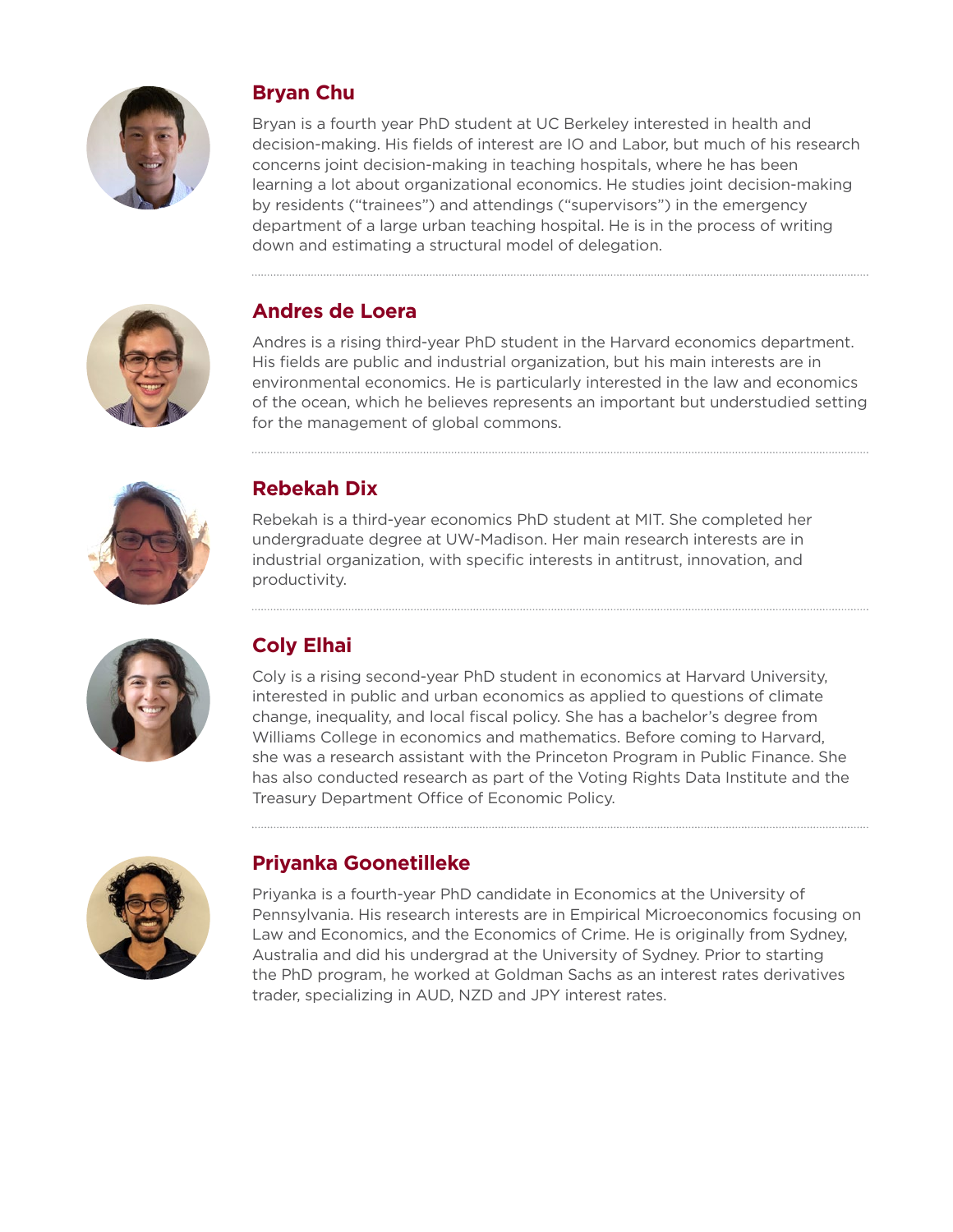

### **Jeffrey Guo**

Jeffrey is a fourth-year PhD student in Economics at Columbia. His fields of interest are Behavioral Economics and Political Economy, and his current research projects use experimental methods to study digital identities and alternative voting systems. Jeffrey also serves as the Lab Manager for the Columbia Experimental Laboratory for Social Sciences. Before starting the PhD, Jeffrey graduated from Yale in 2016 and worked for two years at an economic consulting firm.



### **Alexander Haberman**

Alexander is a second-year PhD student in Economics at Stanford studying Microeconomic Theory. His research primarily focuses on Robustness and Mechanism Design. Originally from New York City, he studied economics, math, and physics as an undergrad at the University of Chicago.



### **Basil Halperin**

Basil is a grad student at MIT whose research focuses on topics in monetary economics, long-run growth, and theory. Prior to starting the PhD program, he worked as a data scientist at Uber under John List and as a quantitative researcher at AQR Capital Management. He graduated undergrad from the University of Chicago, where he studied math, economics, and Chinese.



# **Jonathan Hartley**

Jon is an economics researcher with interests in macroeconomics, finance, and public economics and is currently a PhD student at Stanford University. Empirical methods are also one of his secondary interests. He previously graduated from the University of Chicago with a BA in Economics and Mathematics with Honors, from The Wharton School, University of Pennsylvania with an MBA specializing in finance and business economics, and from the Harvard Kennedy School with an MPP specializing in business and government policy.



# **Santiago Hermo**

Santiago is a PhD candidate in Economics at Brown University. He obtained a BA in Economics from the Universidad de Buenos Aires in 2015 and an MA in Economics from the Universidad del CEMA in 2017, both located in Buenos Aires, Argentina. He is an applied micro-economist with research interests in Labor Economics and Urban Economics. His recent work includes the labor market determinants of the evolution of cognitive skills across cohorts in Sweden, the effect of minimum wage policies on housing rents in the US, and the causal effect of collective bargaining exploiting new right-to-bargain provisions in Argentina. Before starting his PhD, he worked on studying the influence of wage skill premia on income inequality in Argentina.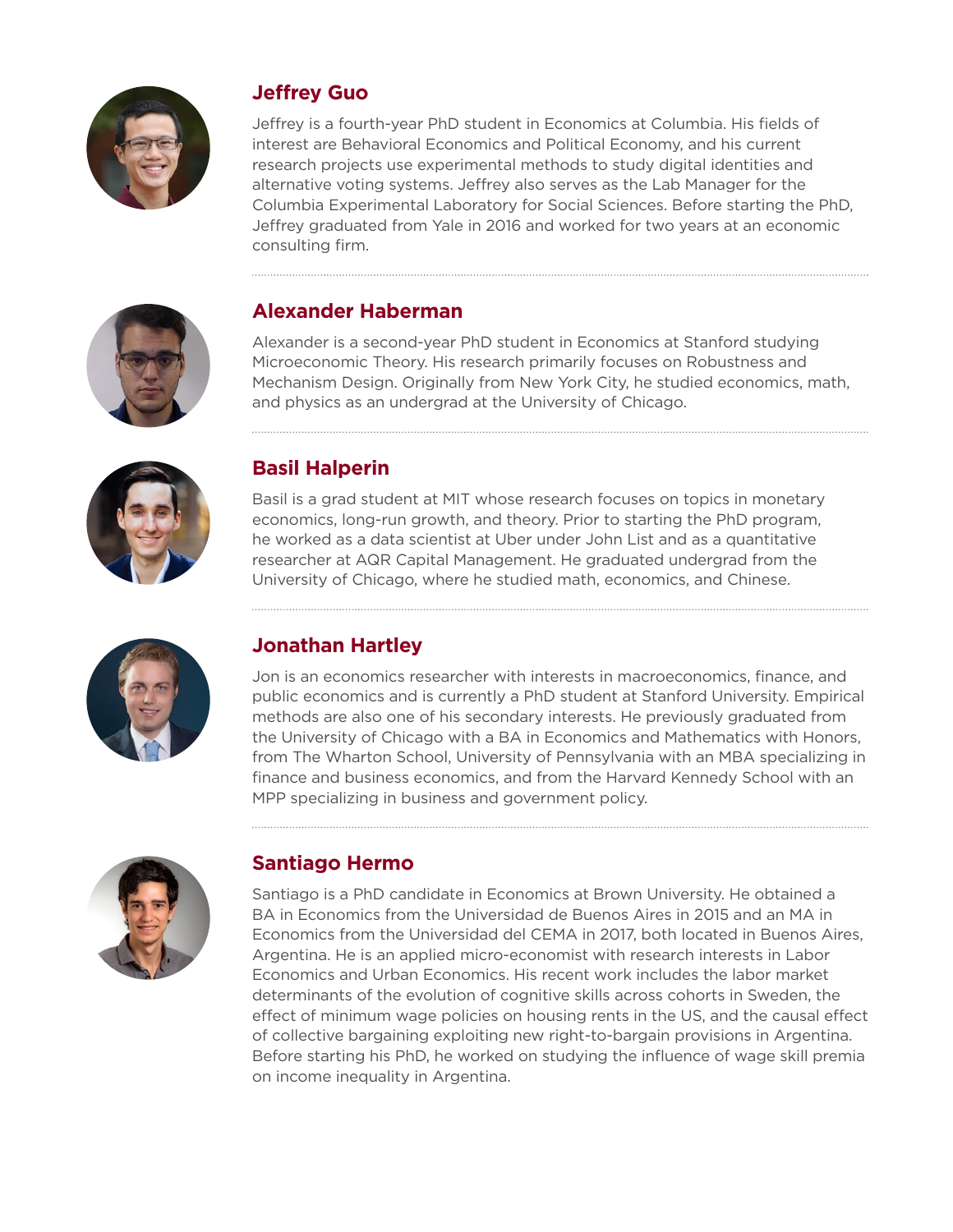

# **Tri Hoang**

Tri is a third-year PhD student at the University of Southern California Economics. His research interests are in applied microeconomics, with focus on urban and labor economics. His ongoing work examines the impacts of the digital economy on society.



# **Justin J. Hong**

Justin is currently a PhD candidate in Economics at Boston University, with a particular interest in Development and Political Economy. He focuses on understanding prominent economic and political phenomena (e.g., nationbuilding, anti-corruption, fertility restrictions) to answer policy-relevant questions.



#### **Jeanna Kenney**

Jeanna is a fourth-year PhD student in the Applied Economics program at The Wharton School at the University of Pennsylvania. She was born and raised in the Philadelphia area and did her undergraduate at Haverford College. Jeanna worked as a research assistant at the Federal Reserve Bank of Philadelphia before beginning her graduate studies. Her primary research interests are applied microeconomics, real estate, and urban economics. Jeanna's primary project focuses on the effects of an occupational licensing requirement in the real estate industry which requires newly licensed agents to be employed by another agent, and thereby share commissions, at the beginning of their career.



# **Jeonghyeok Kim**

Jeonghyeok is a third-year PhD student in economics at the University of Houston. Before joining the program, he studied economics at SNU in Korea. His fields of interest are labor, education, and health with a particular interest in human capital development. He's currently working on the gender difference in their skill sets and how it affects their educational sorting and labor market outcomes.



# **Emma Kinakin**

Emma is a third year PhD student at the University of British Columbia, Canada. Her research interests include labor economics and environmental economics.



# **Runhong Ma**

Runhong is a third-year Econ PhD student at the London School of Economics. He works primarily on Macroeconomics and focuses specifically on routinebiased technological changes (RBTC). Currently, he's working on a project studying why firms in the US accelerated their routine-biased technology adoption in the recovery of the Great Recession, as documented in Hershbein and Kahn (2018) and Modestino et al. (2020).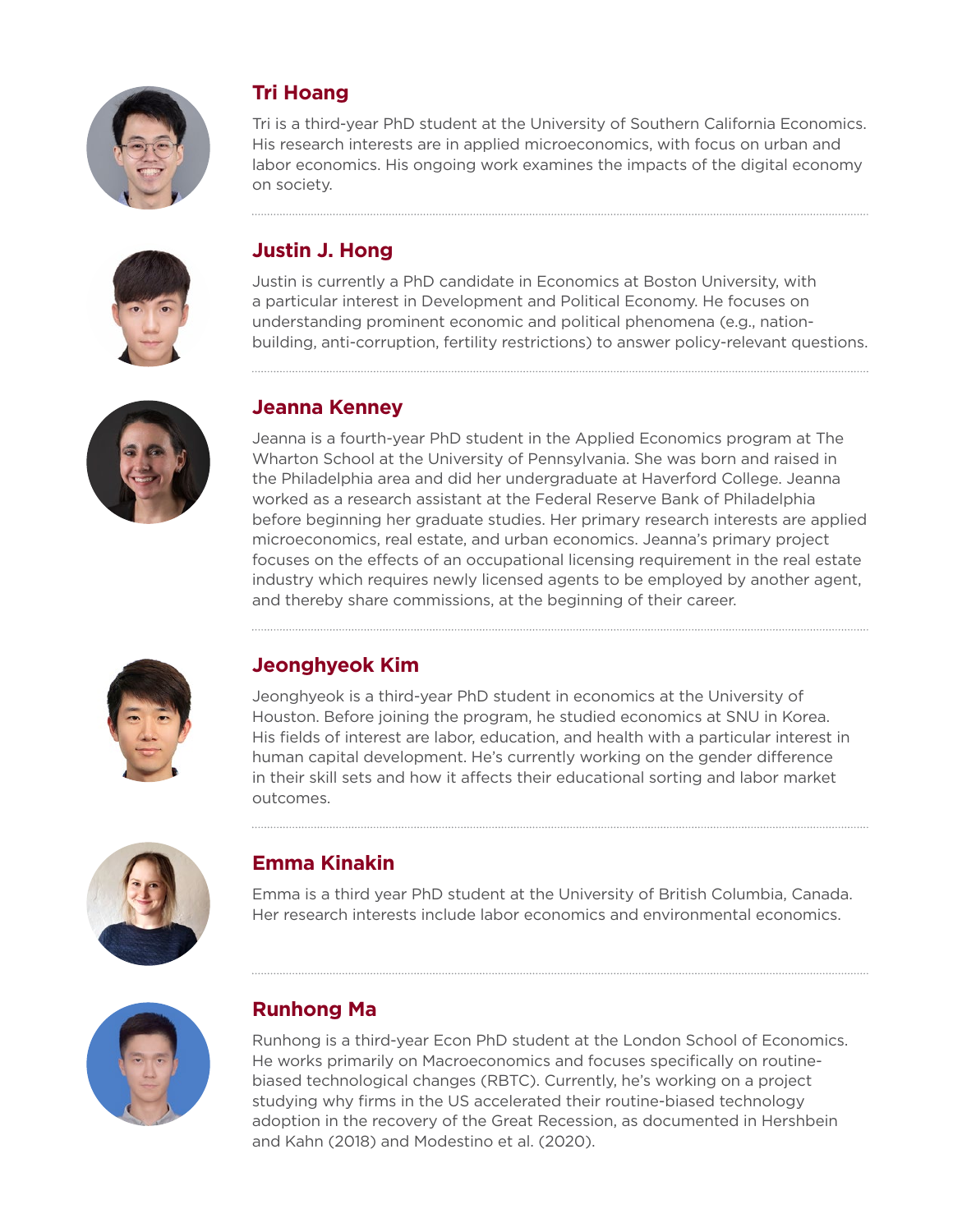

### **Muhammad Zia Mehmood**

Muhammad is a fourth-year PhD student at the Business and Public Policy program at Haas School of Business, UC Berkeley. He has a master's degree in Public Policy from the Harvard Kennedy School, and a bachelor's degree in Economics from the Lahore University of Management Sciences. His studies topics are in Development Economics and Political Economy, using field experiments as well as quasi-experimental methods. His on-going work explores a range of research topics in low income settings including effectiveness of SMS-based business trainings for small businesses, electoral incentives behind differential enforcement of environmental protection regulations, impact of high-frequency information-based accountability checks on bureaucratic underperformance, and effect of outsourcing of public healthcare delivery in resource-scarce contexts.



# **Jessica Min**

Jessica is a third year PhD student at Princeton. She works on labor economics, household finances, and economic history. She received her bachelor's degree from Harvard in economics.



### **Mwaso Mnensa**

Mwaso is a PhD student in Applied Economics at The University of Minnesota. He is a Population Studies trainee at the Minnesota Population Center and has a Master of Arts degree in Policy Economics from Williams College, in MA, USA. Before embarking on his PhD studies, he worked for 8 years as an auditor in the Large Taxpayers' Office of the Malawi revenue Authority. He is interested in studying how and if public policy measures and attempts to improve social welfare, taking into considering the environment.



# **Sebastian Montano-Correa**

Sebastian is a third-year PhD student in Economics at the University of Maryland-College Park. His research interests are in labor economics, the economics of education, and empirical market design. Currently, his research focuses on understanding how 'risky' choices (e.g. illegal drug use or participation in criminal activities) affect people's human capital accumulation and future outcomes in the labor market.



#### **Savannah Noray**

Savannah is a rising fourth-year in the Public Policy PhD program (economics track) at Harvard. Her work primarily focuses on gender and immigration issues as they relate to labor economics. Before beginning her PhD, she earned her bachelor's degree in economics from Hillsdale College, earned her master's degree in applied economics from Montana State University, and worked at the Evidence for Policy Design as a Research Assistant.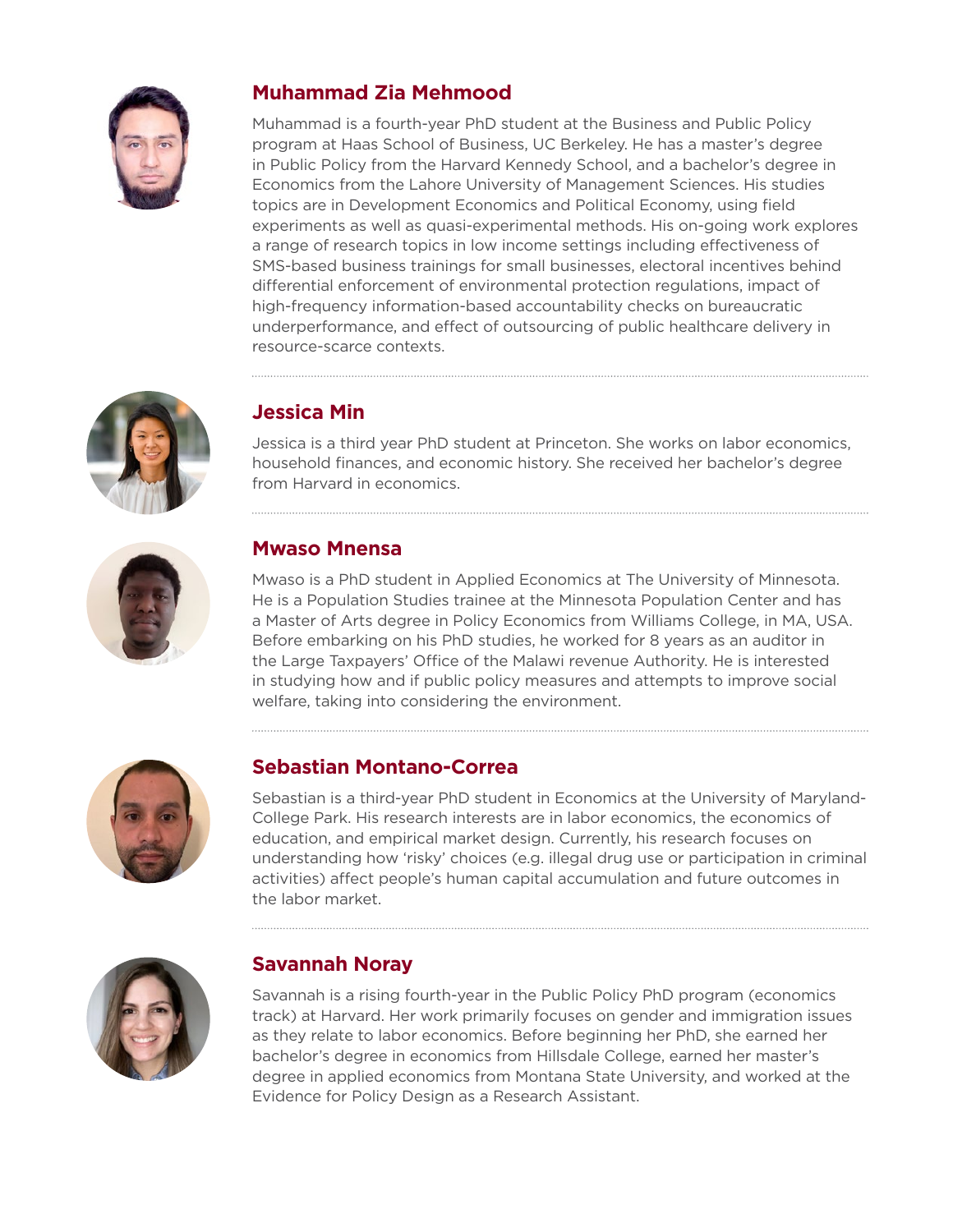

### **Vasudha Nukala**

Vasudha is a fifth-year PhD student in Finance at Olin Business School, Washington University in St. Louis. Her primary research interests are consumer credit markets, emerging trends in fintech, and financial intermediation.



### **Teemu Pekkarinen**

Teemu is a PhD candidate at the Helsinki Graduate School of Economics (Helsinki GSE). His research interests are in information economics and game theory. He works on questions related to auctions and mechanism design.



# **Carolyn Pelnik**

Carolyn is a PhD candidate in economics and public policy at Tufts University, where she has interests in development, urban, and environmental economics. Her current projects focus on micro entrepreneurship, market access, and the spatial determinants of economic activity in developing countries. Before graduate school, she worked as a research assistant at the Federal Reserve Board and for the University of Notre Dame, where she was based in Uganda while implementing a study of household savings and investment choices. She holds a bachelor's degree in engineering from the University of Virginia.



# **Aakaash Rao**

Aakaash is a second-year PhD student at Harvard University. His research is in behavioral political economy, with a particular focus on prejudice, partisanship, and polarization.



# **Nicholas Reinarts**

Nicholas earned his B.Sc. in Economics from Florida Southern College in 2017. After, he went to Troy University and worked with the faculty in the Manuel H. Johnson Center for Political Economy. He earned his MA in Economics from Troy in 2019. In 2020, he began pursuing his PhD in Economics at Middle Tennessee State University and received a Political Economy Research Institute (PERI) Fellowship. Currently, he is in his second year at MTSU but will begin his third year in Fall 2022. His research interests include institutional economics, public choice, and economic development.



# **Andre Ribeiro Cardoso**

Andre is a PhD student at Heinz College at Carnegie Mellon University. He has an MSc in Applied Economics and a BSc degree in Economics, both from the University of Sao Paulo (Brazil). Andre has over 7 years of work experience in economic consulting, focusing on market analysis and forecast, pricing, antitrust, taxation economics and policy evaluation. His current research on Energy Markets, Environmental Economics, Antitrust and Competition.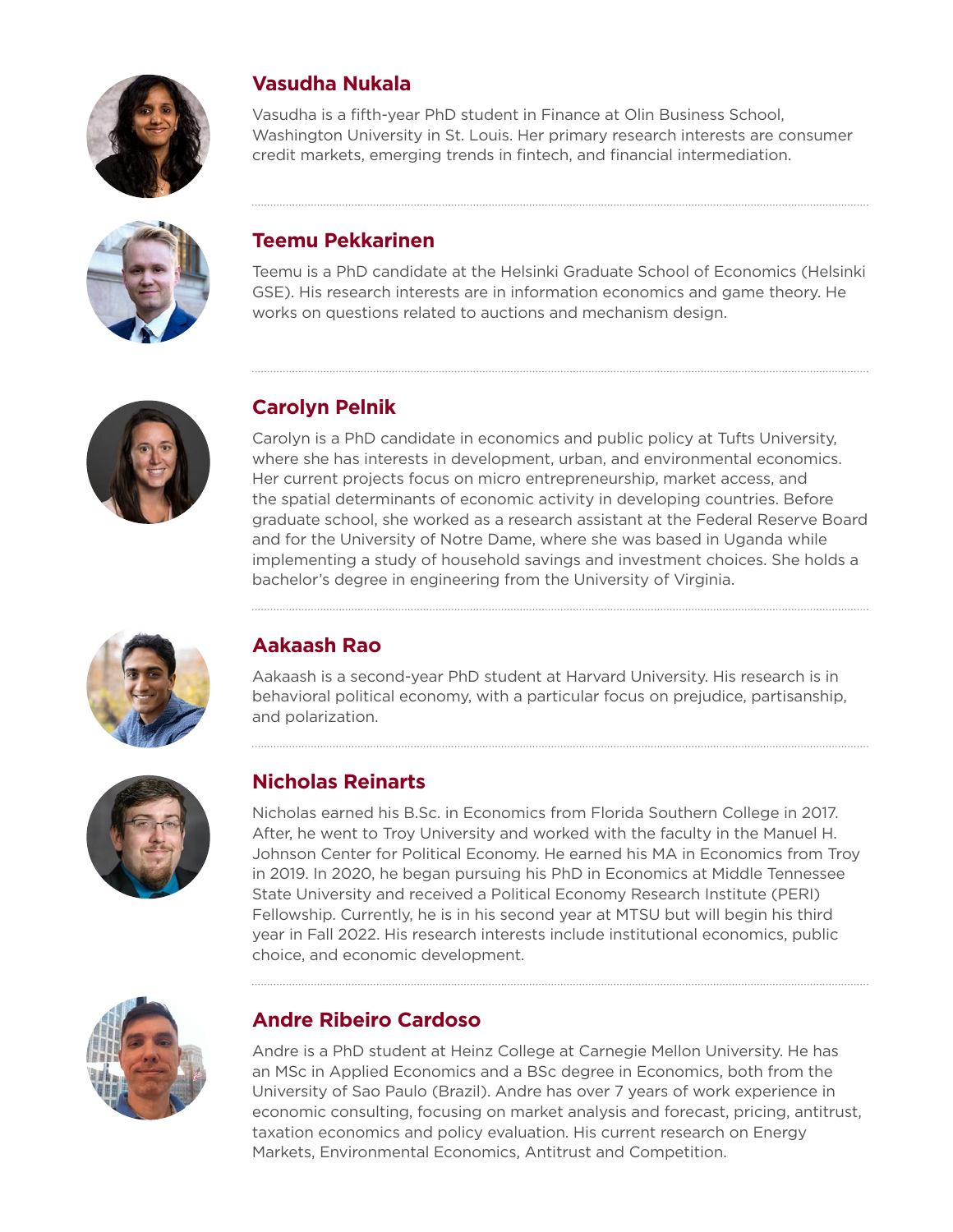



# **Bruno Smaniotto**

Bruno is a third-year PhD Student in Economics at UC Berkeley. He's originally from a small city in South Brazil, and finished his undergraduate and master's degree there. His main research interests are Behavioral Economics and Macroeconomics, especially their intersection.

# **Samuel Solomon**

Samuel is a PhD student in the Economics Department at Yale University. Sam is a labor and development economist studying social mobility, including the mechanisms underlying mobility as well as its implications for both economic inequality and growth. In particular, he is studying how individuals make educational and occupational choices, how they are influenced by their socioeconomic background, and how they affect their labor market outcomes. In addition to his work in the United States, Sam also conducts research in Rwanda and Tanzania on similar labor topics.



#### **Corinne Stephenson**

Corinne is a rising fifth-year PhD student at Boston University. Her research interests are at the intersection of labor economics and macroeconomics.



### **Nick Swanson**

Nicholas is a PhD Candidate in Economics at UC Berkeley. His fields are development and behavioral economics. His projects investigate constraints to technology adoption and savings for smallholder farmers, as well as whether social norms constrain who microenterprises choose to hire. During his PhD, he has worked in Burundi and Zambia. Before coming to Berkeley, he did an MSc in Economics at the London School of Economics, and a BA in Economics at the University of Cambridge.



# **Dustin Swonder**

Dustin is a PhD student in the economics department at UC Berkeley, where he is training as an applied public finance and labor economist. His interests relate to the diverse causes and consequences of economic inequality in the United States, including taxation, wealth transmission, and political movements. Before starting graduate school in 2021, Dustin worked as a research assistant with the Princeton Program in Public Finance and a research intern with the Brookings Institution and the U.S. Treasury Department. Dustin graduated magna cum laude from Harvard College in 2019 with a bachelor's degree in applied mathematics.